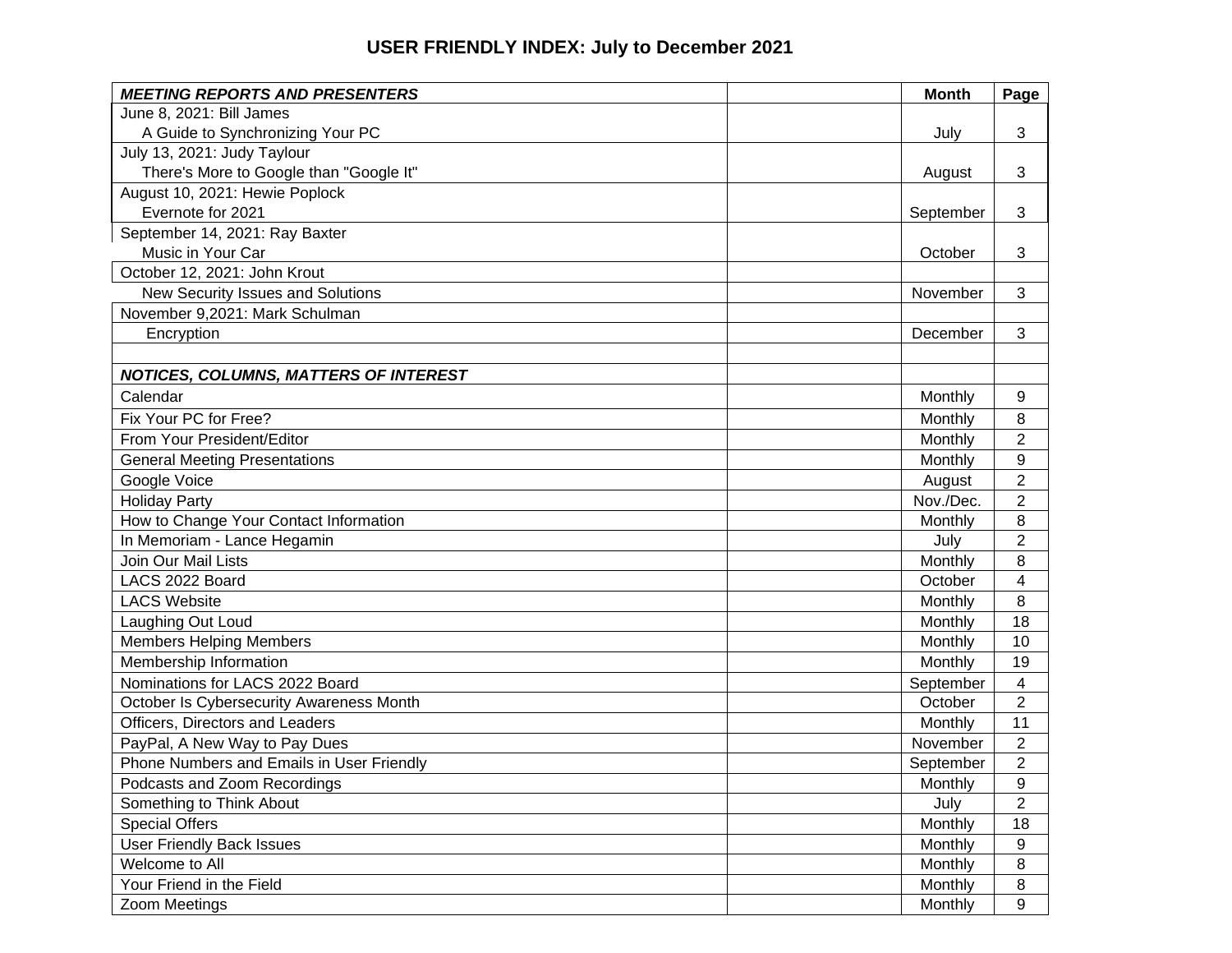| <b>ARTICLES</b>                                                     | <b>AUTHOR</b>        |           |                |
|---------------------------------------------------------------------|----------------------|-----------|----------------|
| <b>CAPTCHA</b>                                                      |                      | August    | 14             |
| Casting, Not in the Theatrical Sense                                | Phil Sorrentino*     | August    | 15             |
| Complete Robocall Deterrence Part 1 3                               | John Krout*          | December  | 12             |
| <b>Computer Trivia</b>                                              |                      | August    | 16             |
| Creating and Using Macros in MS Word 365                            | Tom Burt*            | December  | 15             |
| Do You Trust Your Technology?                                       | Greg Skalka          | July      | 12             |
| Fight the Phish                                                     | <b>NCSA</b>          | October   | 13             |
| Get Familiar with the Cyber Basics                                  | <b>NCSA</b>          | October   | 12             |
| Google Voice and Its Many Uses                                      | Dorothy Fitch*       | August    | 5              |
| Hands on with Windows 11                                            | Josh Hendrickson*    | August    | 12             |
| <b>Helpful Memory Bytes</b>                                         | Jim Cerny*           | November  | $\overline{7}$ |
| Helping Seniors Learn Computer Skills, Part 2                       | <b>Mark Presky</b>   | July      | 4              |
| How to Safely Clean Your TV or Monitor                              | Tim Brooke*          | December  | 4              |
| How to Turn off Mouse Acceleration on Windows 10                    | Marshall Gunnell*    | September | 14             |
| Interesting Internet Finds                                          | Steve Costello*      | July      | 15             |
| <b>Interesting Internet Finds</b>                                   | Steve Costello*      | August    | 6              |
| It's All in the Mind, Y'know                                        | Frank Petrie*        | September | 6              |
| Locate Files and Folders Instantly                                  | Jasmine Blue D'Katz* | November  | 6              |
| Nemo (File Manager for Linux Mint                                   | December             | November  | 16             |
|                                                                     | Caden and Nathan     |           |                |
| Posters with Canva                                                  | Kang                 | September | 13             |
| Prioritizing Cybersecurity in a Hybrid Workplace                    | <b>NCSA</b>          | October   | 15             |
| QR Codes: What They Are and How to Use Them                         | Dorothy Fitch*       | September | 15             |
| Recover a Deleted File on Windows 10                                | Bob Rankin*          | July      | 14             |
| Reducing the Impact of Data Breaches                                | Hal Bookbinder*      | October   | 17             |
| Rubber Bands, Duct Tape, and the Windows Registry                   | Bob Rankin*          | August    | 6              |
| Selling Online, part 6                                              | <b>Mark Presky</b>   | December  | 4              |
| Seven WiFi Security Mistakes to Avoid                               | Bob Rankin*          | October   | 5              |
| <b>Technology Trivia</b>                                            | Leah Clark           | November  | 17             |
| Uninterruptible Power Supplies                                      | Dick Maybach+        | November  | 12             |
| Using Zoom To Create a Personal Video Message                       | Hal Bookbinder*      | October   | 16             |
| Vow to Start Using a Password Manager                               | Kurt Jefferson*      | October   | $\overline{7}$ |
| Who Is Bluetooth Wireless Technology Named After?                   | <b>Trivia Genius</b> | September | 17             |
| Why "hackers" and "Hacks" Aren't Always Bad                         | Vann Vicente*        | July      | 5              |
| Why Am I Getting Email Sent To an Email Address<br>Similar to Mine? | Leo A. Notenboom*    | November  | 4              |
| Why You Should Consider a Cyber Career                              | <b>NCSA</b>          | October   | 14             |
| Windows Free Paint App                                              | Jim Cerny*           | December  | $\overline{7}$ |
| <b>Windows History</b>                                              | Leah Clark           | July      | 17             |
| World Science U                                                     | Cyn Mackley*         | September | $\overline{7}$ |
|                                                                     |                      |           |                |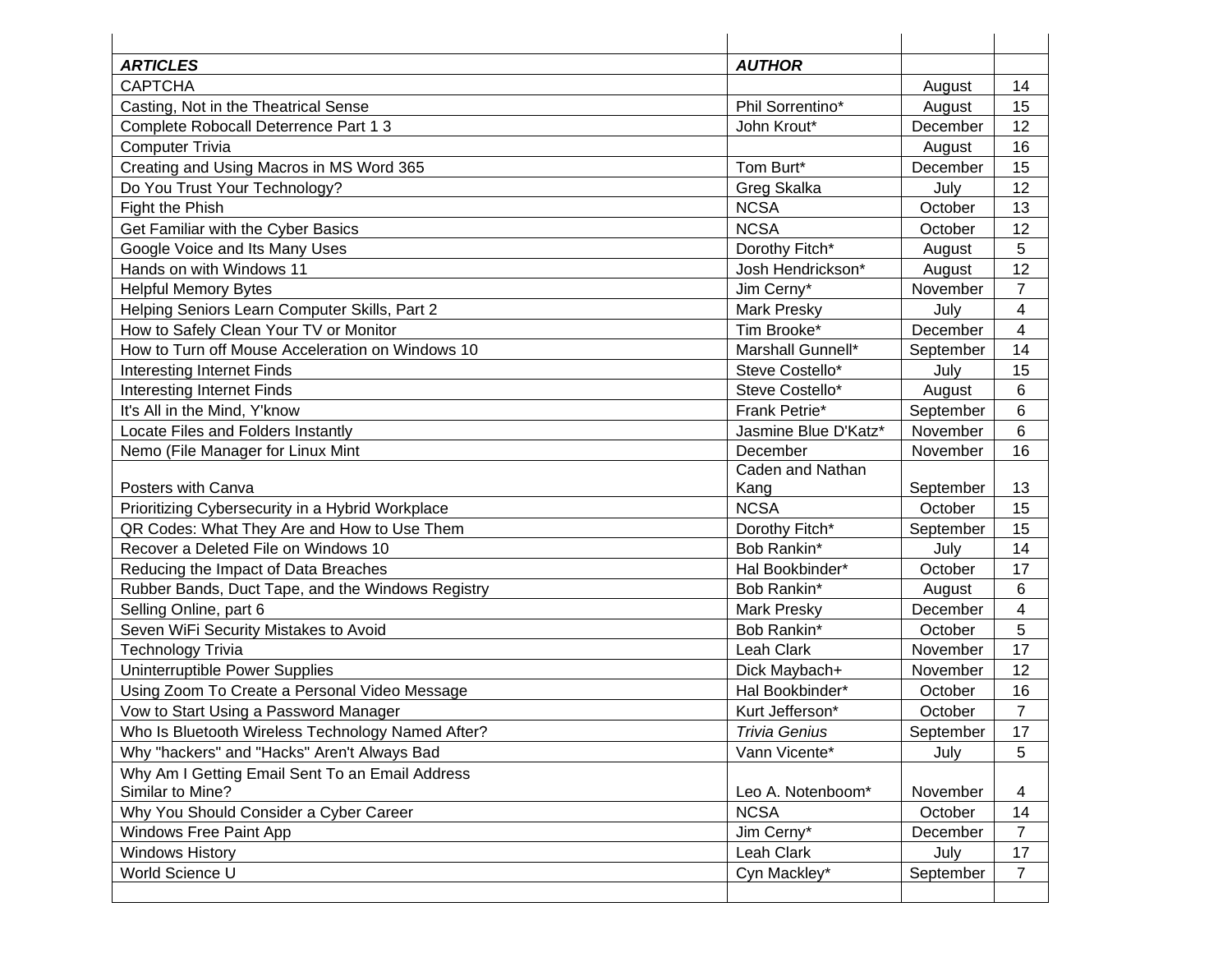| <b>REVIEWS</b>                                                  |           |      |  |
|-----------------------------------------------------------------|-----------|------|--|
|                                                                 |           |      |  |
| A Brief Tour of the VLC Media Player                            | Tom Burt* | July |  |
|                                                                 |           |      |  |
| *Author of article reprinted from various user groups and other |           |      |  |
| publications                                                    |           |      |  |

## **USER FRIENDLY TOPIC INDEX: July to December 2021**

|                            | <b>MONTH</b> | <b>PAGE</b>    |
|----------------------------|--------------|----------------|
|                            |              |                |
| Antivirus                  | July         | 13             |
| Authentication, dual       | October      | 17             |
| Banking online             | July         | 13             |
| Binary system              | November     | $\overline{7}$ |
| <b>BITs and Bytes</b>      | November     | 7              |
| Cars, keyless entry        | November     | 3              |
| Charger blocks             | November     | 3              |
| <b>Chromecast Device</b>   | August       | 15             |
| Cleaning, Computer         | December     | 4              |
| Cloud services             | July         | 3              |
| Credit report, monitor     | October      | 17             |
| <b>Cyber basics</b>        | October      | 12             |
| <b>Cyber Career</b>        | October      | 14             |
| Denso Wave                 | September    | 15             |
| ElderKey                   | October      | 3              |
| Elevate                    | September    | 6              |
| Email, sync                | July         | 3              |
| Encryption                 | December     | $\overline{3}$ |
| Encryption, Router         | October      | 5              |
| Everything, finding files  | November     | 6              |
| Evernote                   | September    | 3              |
| Everything for Mom and Dad | October      | 3              |
| <b>File History</b>        | July         | 14             |
| Firewall, routers          | October      | 6              |
| Google apps                | August       | 3              |
| Google Voice               | July         | 15             |
| Google Voice               | August       | 5              |
| <b>HKEY</b>                | August       | 7              |
| Home app, Google           | August       | 15             |
| Hoopla                     | August       | 16             |
| <b>HTTPS</b>               | October      | 6              |